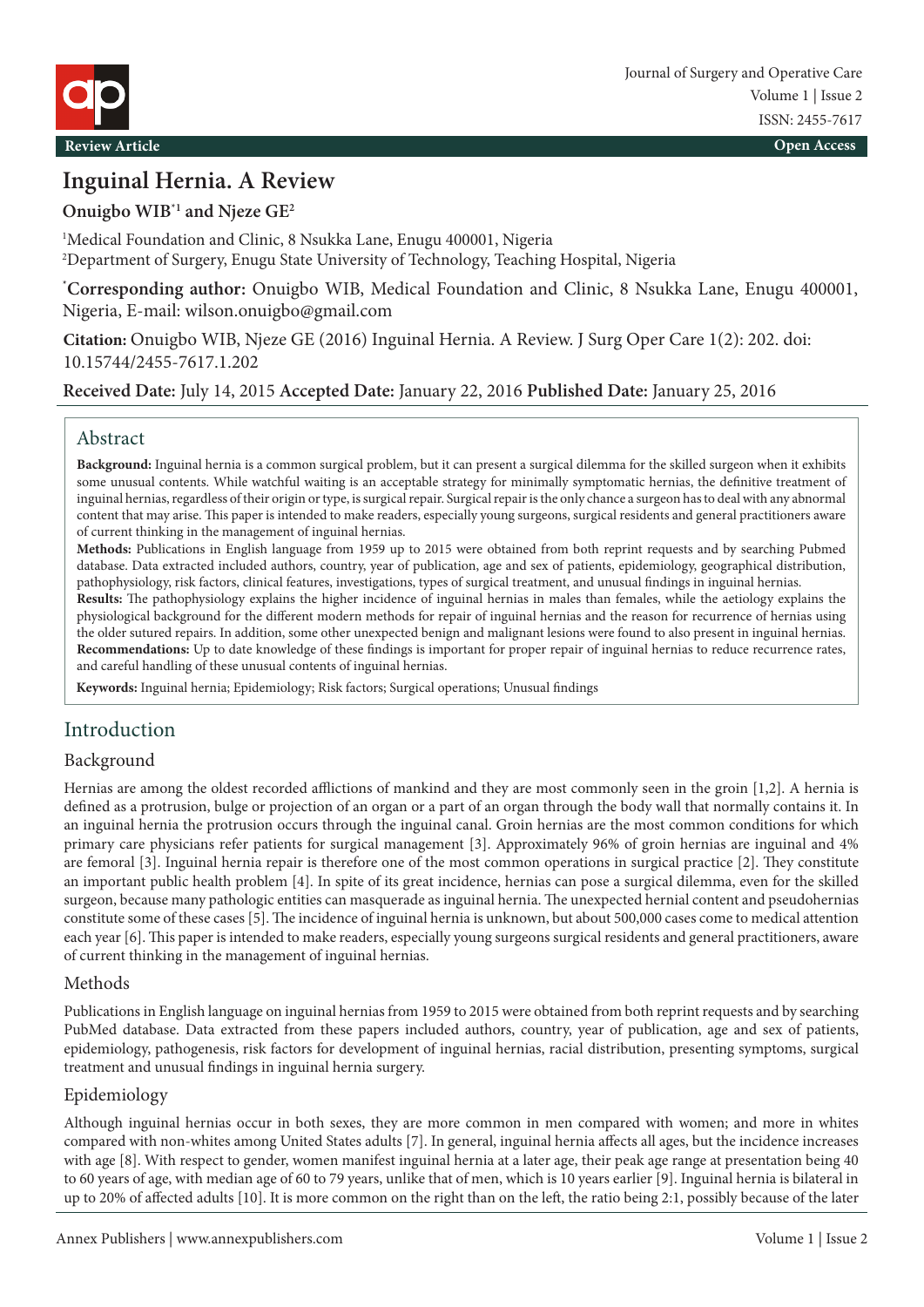descent of the right testicle and the associated patent processus vaginalis. Appendicectomy scar has also been suggested as another reason for more common occurrence on the right side [11,12]. The prevalence of hernia is significantly higher in the presence of varicose veins, in men who reported symptoms of prostatic hypertrophy, in the presence of haemorrhoids and, among lean men [13]. These associations may reflect the role of increased abdominal pressure. The prevalence of hernia is low in the presence of overweight or adiposity, suggesting that obesity is a protective factor [13,14].

Although the incidence and prevalence of inguinal hernias worldwide is unknown, it is estimated, that in the United States, approximately 4.5 million people have inguinal hernia [15] while in Jerusalem, it was documented as 18 per 100 men aged 25 and over [13].

Little is known about the epidemiology of inguinal hernia in resource poor settings, however the prevalence of inguinal hernia in Tanzanian adults is 5.36%, and an estimated 12.09% of men had hernias [16]. It has been argued that, since surgery is the main elective treatment for repairing inguinal hernia, surgical audit data can be considered a reasonable indicator of incidence/ prevalence rates. In England for instance, about 70,000 inguinal hernia repairs are performed each year, and this constitutes approximately 0.14% of the population each year [17]. These statistics give an insight into the burden of this disease.

#### Classification

Traditionally inguinal hernias, are classified as (a) direct (b) indirect, and (c) combined hernias, otherwise known as pantaloon or Romberg or saddle bag hernias, depending on their relationship to the inferior epigastric vessels. Direct inguinal hernias occur medial to the inferior epigastric vessels when abdominal contents herniate through a weak spot in the fascia of the posterior wall of the inguinal canal, which is formed by the transversalis fascia. Indirect inguinal hernias occur when abdominal contents protrude through the deep inguinal ring, lateral to the inferior epigastric vessels. This may be caused by failure of embryonic closure of the processus vaginalis. In the combined variety, hernia sacs are on both sides of the inferior epigastric vessels. A direct inguinal hernia is less common (~25–30% of inguinal hernias) and usually occurs in men over 40 years of age [18]. The European hernia society [EHS] has an official classification for groin hernias which is good, simple and easy to remember [19]. This classification mentions both anatomical location and size of the hernia orifice as seen intra-operatively. It localizes the hernia anatomically as L  $=$  lateral,  $M =$  medial,  $F =$  femoral and measures the size of the hernia orifice using the tip of the index finger which is about 1.5-2cm. This is registered on the table as 1 (≤1 finger), 2 (1-2 fingers), and 3 (≥3 fingers). Thus a hernia orifice of 2.5 cm is depicted as a size 2 hernia. This dimension is reported to be identical to the length of branches of a pair of most laparoscopic graspers, dissectors, or scissors enabling the surgeon to use the same classification during laparoscopic surgery [19]. In this classification, combined hernias are ticked in the appropriate boxes (Table 1).

| <b>EHS Groin Hernia</b><br>Classification | Primary | Recurrent |   |
|-------------------------------------------|---------|-----------|---|
|                                           |         |           | X |
|                                           |         |           |   |
| M                                         |         |           |   |
|                                           |         |           |   |

Key: Primary = primary hernia, Recurrent = recurrent hernia, 0 = no hernia detectable, 1 =  $<$ 1,5 cm (one finger), 2 =  $<$ 3 cm (two fingers) **Table 1:** EHS Groin Hernia Classification

A hernia can be classified as reducible or irreducible. A reducible hernia is one in which the contents can be pushed back into the abdomen by putting manual pressure on it. An irreducible/incarcerated hernia is one in which the contents cannot be pushed back into the abdomen by applying manual pressure. Irreducible hernias are further classified into obstructed and strangulated hernias. An obstructed hernia is one in which the lumen of the herniated part of intestine is obstructed whereas a strangulated herniais one in which the blood supply of the hernia contents is compromised, thus, leading to ischemia. The lumen of the intestine may or may not be patent. No matter which classification system is used the type of hernia should be recorded according to intraoperative findings.

# Pathophysiology

In men, indirect hernias follow the same route as the descending testes, which migrate from the abdomen into the scrotum during the development of the urinary and reproductive organs. The larger size of their inguinal canal, and deep ring, which transmitted the testicle and accommodates the structures of the spermatic cord, might be one reason why men are many times more likely to have an inguinal hernia than women [20]. An indirect hernia is generally believed to have a congenital component which requires a potential hernia sac, i.e. the processus vaginalis. After the descent of the foetal testis into the scrotum from the retroperitoneum, the processus vaginalis should obliterate [3]. If the processus vaginalis is not obliterated, fat or bowel may get into it.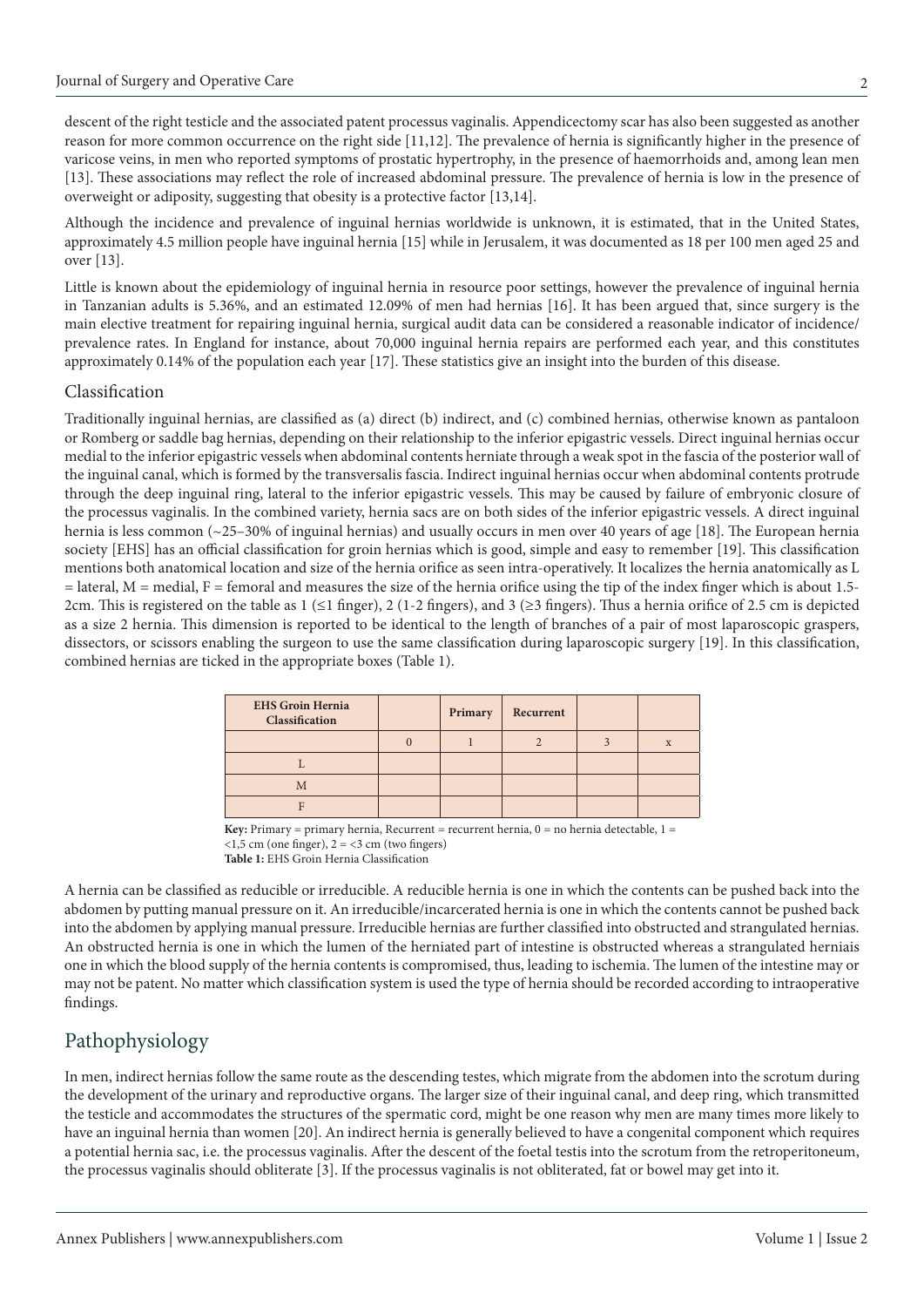The pinchcock action of the internal ring musculature during abdominal muscular straining prohibits protrusion of the intestine into a patent processus. Muscle paralysis or injury can disable the shutter effect. In addition, the transversus abdominis aponeurosis flattens during tensing, thus reinforcing the inguinal floor. A congenitally high position of the aponeurotic arch may preclude the buttressing effect. Neurapraxic or neurolytic sequelae of appendectomy or femoral vascular procedures may increase the incidence of hernia in these patients [11].

Inguinal hernia is a known complication after radical retropubic prostatectomy, whether it is open or laparoscopic, and has been reported in up to 15-21% of patients. It has also been suggested that all lower mid line incisions have the same increased risk, as they disrupt the shutter mechanism and thus increase the risk of an inguinal herniation. [21,22].

### Aetiology

The aetiology of indirect hernias is largely explainable in terms of the embryology of the groin and of testicular descent. An indirect inguinal hernia is therefore a congenital hernia, regardless of the patient's age. It occurs because of protrusion of an abdominal viscus into an open processus vaginalis. More generally, any condition that increases the pressure in the intra-abdominal cavity may contribute to the formation of a hernia. Direct inguinal hernia is caused by weakness in the transversalis fascia area of the Hesselbach's triangle. This is a triangle which is bounded laterally by the inferior epigastric vessels, medially by the lateral border of the rectus abdominis muscle and inferiorly by the inguinal ligament.

Abnormal collagen metabolism is thought to play an important role in the development of primary inguinal hernia. An increase of type III collagen, (the thin isolated fibres) leads to a decreased ratio of type I, (the thick fibre bundles) to type III collagen. This alters the physical properties and the strength of the collagen matrix of the abdominal wall, and may predispose individuals to development of inguinal hernias [23].

### Risk factors for the development of inguinal hernia

In addition to male sex and increased age, a major risk factor for a groin hernia is a family history of groin hernias [24]. Other conditions reported to be associated with increased risk for both sexes include smoking, which causes a defective connective tissue metabolism, and chronic obstructive pulmonary disease [25]. Among women, rural residence, greater height, and umbilical hernia were in additional risk factors for inguinal herniation [26]. Lower body-mass index, high intra-abdominal pressure, collagen vascular disease, thoracic or abdominal aortic aneurysm, patent processus vaginalis, history of open appendectomy, and peritoneal dialysis are also risk factors [25].

Patients with matrix metalloproteinase (MMP) abnormalities, (increased MMP-2 expression and MMP tissue inhibitor 2 activity) such as Ehlers–Danlos, Marfan's, Hurler's, and Hunter's syndromes, also have increased risks of having direct hernias. Matrix metalloproteinase is a family of proteolytic enzymes that degrade protein components of the extra-cellular matrix. Such increased proteolytic activity may cause weakness in structural tissue and abnormal connective-tissue homeostasis [27].

Whether heavy lifting is also a risk factor remains controversial. A recent systematic review showed data concerning the relationship between occasional heavy lifting, repeated heavy lifting, or a single strenuous lifting episode and the development of a groin hernia to be inconclusive [25]. Of note, is that weight lifters do not have an increased incidence of inguinal hernias [14].

### Clinical features

A bulge in the area on either side of the pubic bone indicates an inguinal hernia. There may be a burning, gurgling or aching sensation at the bulge, or pain or discomfort in the groin, especially when bending over, coughing or lifting. As the hernia progresses, contents of the abdominal cavity, such as the stomach, small bowel, colon, and liver, can descend into the hernia [28]. Occasionally, pain and swelling around the testicles occurs, when the protruding intestine descends into the scrotum.

An incarcerated hernia may be associated with inability to manipulate the hernia through the fascial defect. Pain, nausea, and vomiting, indicate bowel obstruction while persistence of pain and tenderness of an incarcerated hernia indicate strangulation. In addition, there may be systemic toxicity secondary to ischemic bowel.

#### Diagnosis

Most early inguinal hernias can be diagnosed by careful physical examination. The physical examination should begin by carefully inspecting the inguinal areas for bulges while the patient is standing. Then, the patient should be asked to cough or strain down (i.e., Valsalva manoeuvre) while the physician observes for bulges. It is more challenging to diagnose a hernia in female patients. Diagnosis is based not only on inspection but also by palpation with an open hand over the groin area which might feel a bulge or detect the impulse of a hernia during a Valsalva maneuver [26] or with a finger introduced into the scrotum.

Although imaging is rarely needed to diagnose a hernia, it may be useful in certain clinical situations (e.g., suspected sports hernia; recurrent hernia; uncertain diagnosis; surgical complications, especially chronic pain) [26]. Young surgeons should however note that its use is limited to a small number of patients, because in the vast majority of patients, clinical examination is sufficient. Ultrasound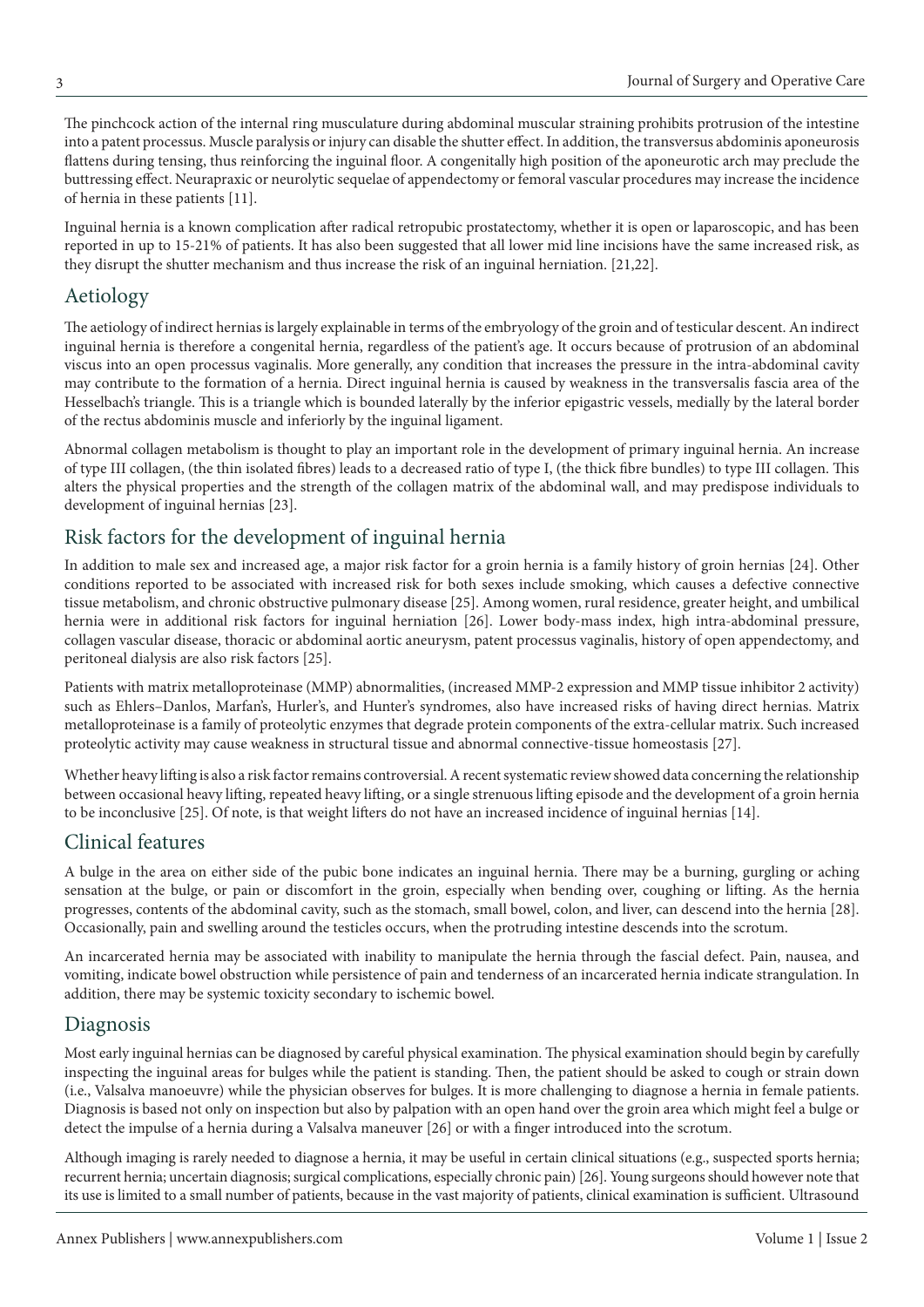may be useful in diagnosing inguinal hernias in patients who report symptoms but do not have a palpable defect. It may also be helpful in differentiating an incarcerated hernia from a pathologic lymph node or other cause of a firm, palpable mass [3]. Magnetic resonance imaging (MRI) provides the most sensitive detection of a hidden hernia in a patient with clinical suspicion for hernia [29].

### Surgical Management

There is currently no medical recommendation about how to manage an inguinal hernia condition, due to the fact that until recently, elective surgery used to be recommended for all inguinal hernias. The reason for this recommendation is the feared risk of complications such as incarceration or strangulation [25]. However in most cases, surgical repairs are not carried out to prevent strangulation, but because of patients' request, to relieve discomfort [30]. Watchful waiting therefore is a recommended reasonable option, especially for minimally symptomatic hernias, (Figure 1) due to the significant risk of chronic post herniorraphy pain  $(>10\%)$ , and the low risk of incarceration  $( $0.2\%$  per year)$  [25].

Most inguinal hernia repairs can be performed safely, accurately and cost-effectively using local anesthesia, through an open anterior approach. Hernia recurrence rates of less than 4% have been reported for herniorrhaphies performed without prosthetic mesh by skilled surgeons [31]. Hernia repair using prosthetic mesh would be a good choice in the patient with a direct hernia or in the older patient with a longstanding hernia and attenuated fascia. Recurrent hernias repaired with classical herniorrhaphy not utilizing mesh have a reported recurrence rate of approximately 23% at three years [32]. For this reason, recurrent hernias are best managed with open anterior or posterior mesh repair and laparoscopic repair.

### Types of repair are open, and laparoscopic repairs: (Figure 1)

Open techniques for inguinal hernia repair include (a) tension-free mesh repairs, [33] (b) tension-free suture repairs (Desarda) [34] and (c) the older method of tension suture repairs.



Adapted from Simons M. P, *et al*. 2009. European Hernia Society guidelines on the treatment of inguinal hernia in adult patients Table 1: Flow diagram for the treatment of inguinal hernia inmale adults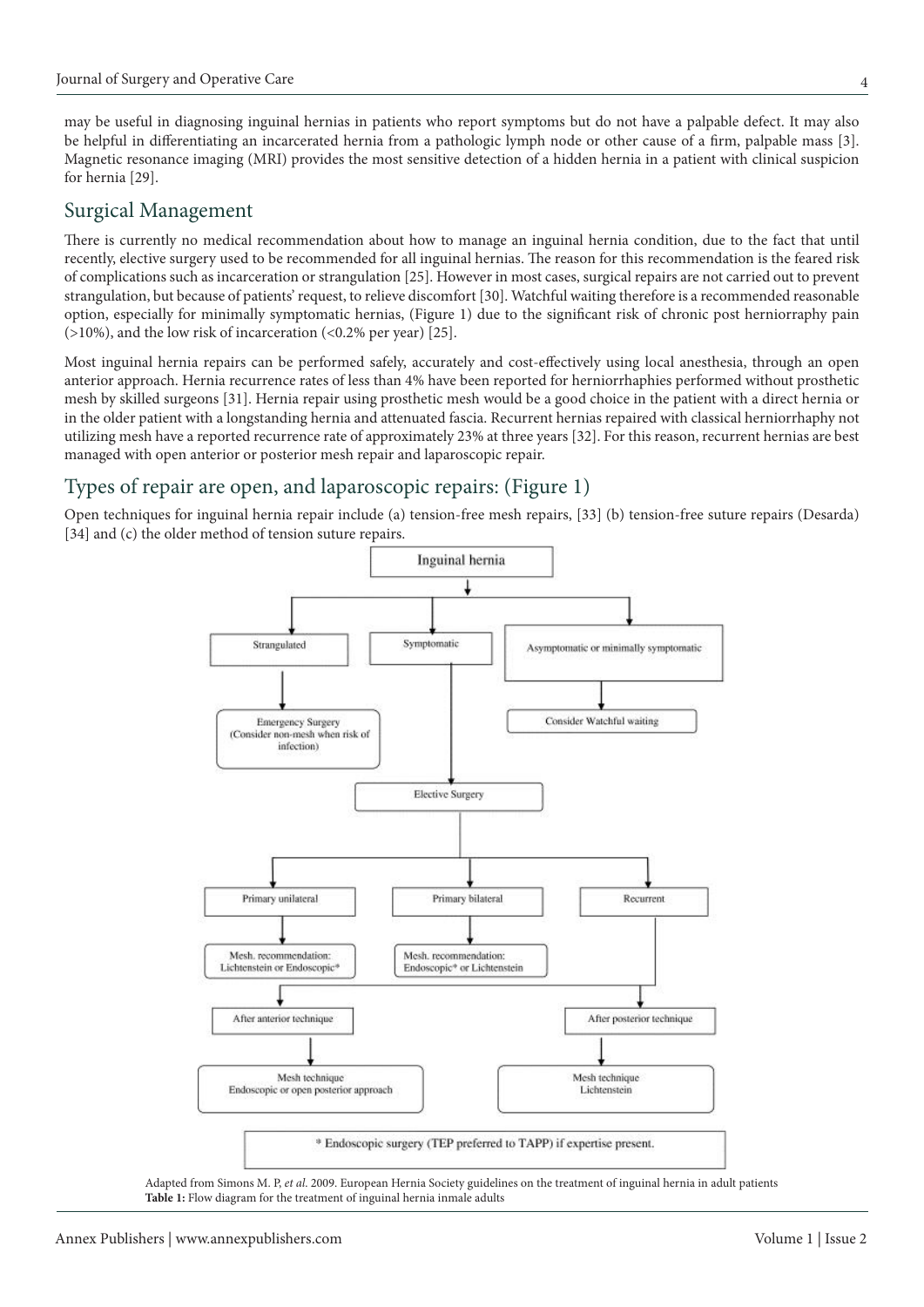#### Mesh repairs

Meshes have reduced the rate of recurrence of hernias significantly, (Table 2) but some problems related to meshes have been reported [35]. A mesh has certain features like material, strength, elasticity, density, pore size. Standard polypropylene mesh is the most frequently used one. It is cheap, available, non-absorbable, and strong enough to avoid recurrence. Nevertheless, some actual problems with mesh use like foreign body sensation and chronic post-operative pain (Tables 2 & 3) have created a conflict about standard polypropylene mesh [35]. Polyester mesh might be an alternative, but did not gain popularity as it can degrade with time, especially in infected areas [36].

| Repair        | Lichtenstein   | <b>PHS</b>     | Darn           | Mesh plug      | Lap. repair    | Herniotomy   | Other          |  |
|---------------|----------------|----------------|----------------|----------------|----------------|--------------|----------------|--|
| N             | 429            | 181            | 79             | 45             | 10             | 9            | 8              |  |
| Complications |                |                |                |                |                |              |                |  |
| None          | 355            | 144            | 69             | 33             | 5              | 8            | $\overline{7}$ |  |
|               | 82.8%          | 79.6%          | 87.3%          | 73.3%          | 50.0%          | 77.8%        | 87.5%          |  |
| Seroma        | 12             | 15             | $\Omega$       | $\mathbf{1}$   | $\mathbf{1}$   | $\Omega$     | $\mathbf{1}$   |  |
|               | 2.8%           | 8.3%           | 0.0%           | 2.2%           | 10.0%          | 0.0%         | 12.5%          |  |
| Infection     | 13             | 9              | $\overline{2}$ | $\overline{2}$ | $\overline{0}$ | $\mathbf{0}$ | $\mathbf{0}$   |  |
|               | 3.0%           | 5.0%           | 2.5%           | 4.4%           | $0.0\%$        | $0.0\%$      | $0.0\%$        |  |
| Sensory loss  | 12             | $\mathbf{0}$   | $\overline{3}$ | $\overline{2}$ | $\overline{0}$ | $\mathbf{0}$ | $\mathbf{0}$   |  |
|               | 2.8%           | $0.0\%$        | 3.8%           | 4.4%           | 0.0%           | 0.0%         | $0.0\%$        |  |
| Pain          | 29             | 12             | 5              | $\overline{7}$ | $\overline{2}$ | $\mathbf{0}$ | $\mathbf{0}$   |  |
|               | 6.8%           | 6.6%           | 6.3%           | 15.6%          | 20.0%          | 0.0%         | $0.0\%$        |  |
| Recurrence    | $\mathbf{1}$   | $\mathbf{0}$   | $\overline{0}$ | $\mathbf{1}$   | $\overline{2}$ | $\mathbf{0}$ | $\mathbf{0}$   |  |
|               | 0.2%           | $0.0\%$        | $0.0\%$        | 2.2%           | 20.0%          | 11.1%        | $0.0\%$        |  |
| Other         | 19             | 8              | $\mathbf{1}$   | $\mathbf{1}$   | $\theta$       | $\mathbf{1}$ | $\mathbf{0}$   |  |
|               | 4.4%           | 4.4%           | 1.3%           | 2.2%           | 0.0%           | 11.1%        | $0.0\%$        |  |
| Reoperation   | $\overline{3}$ | $\overline{2}$ | $\mathbf{1}$   | $\mathbf{0}$   | $\mathbf{0}$   | $\mathbf{1}$ | $\mathbf{0}$   |  |

PHS = Prolene Hernia System

Adapted from Anand A, *et al.* Indian J Surg. 2011

**Table 2:** Early Postoperative Complications (only patients who had 6–8 weeks follow up: n=761)

| Parameter                                         | Desarda ( $n = 96$ ) | Lichtenstein ( $n = 92$ ) | $p^*$        |  |  |  |  |
|---------------------------------------------------|----------------------|---------------------------|--------------|--|--|--|--|
| 12-Month follow-up <sup>a</sup>                   |                      |                           |              |  |  |  |  |
| Foreign body sensation                            | $13(14.6\%)$         | $17(18.1\%)$              | 0.525        |  |  |  |  |
| Abdominal wall stiffness                          | 14 (15.7%)           | 20(21.3%)                 | 0.335        |  |  |  |  |
| Loss or change of sensation in the operated groin | $36(40.4\%)$         | 42 (44.7%)                | 0.563        |  |  |  |  |
| 24-Month follow-up                                |                      |                           |              |  |  |  |  |
| Foreign body sensation                            | $14(15.2\%)$         | 16(17.6%)                 | $16(17.6\%)$ |  |  |  |  |
| Abdominal wall stiffness                          | $15(16.3\%)$         | 18 (19.8%)                | 18 (19.8%)   |  |  |  |  |
| Loss or change of sensation in the operated groin | 38 (41.3%)           | $41(45.1\%)$              | $41(45.1\%)$ |  |  |  |  |
| 36-Month follow-up $\epsilon$                     |                      |                           |              |  |  |  |  |
| Foreign body sensation                            | $10(12.2\%)$         | $16(18.8\%)$              | 0.238        |  |  |  |  |
| Abdominal wall stiffness                          | $10(12.2\%)$         | 19 (22.3%)                | 0.083        |  |  |  |  |
| Loss or change of sensation in the operated groin | $36(40.4\%)$         | 40 (38.8%)                | 0.386        |  |  |  |  |

Adapted from JacekSzopinski, *et al.* World J Surg. (2012)

**Table 3:** Comparison of outcomes of Desarda Versus Lichtenstein operative methods

Newer lighter meshes have been produced to overcome those problems but they are more expensive than the standard polypropylene mesh [37]. Pure polypropylene light mesh is the most economic option. There are also coated polypropylene meshes which attenuate the host response to the prosthesis, yet still provide the adequate strength for repair [38]. Fish oil, beta glucan and titanium have been used for coating [36]. When meshes are classified by density, a mesh with density >100gm/m<sup>2</sup> is accepted as heavy, whereas a 35-50 gm/m<sup>2</sup> density is classified as light weight, and light weight meshes are thought to improve patient comfort [36,39,40].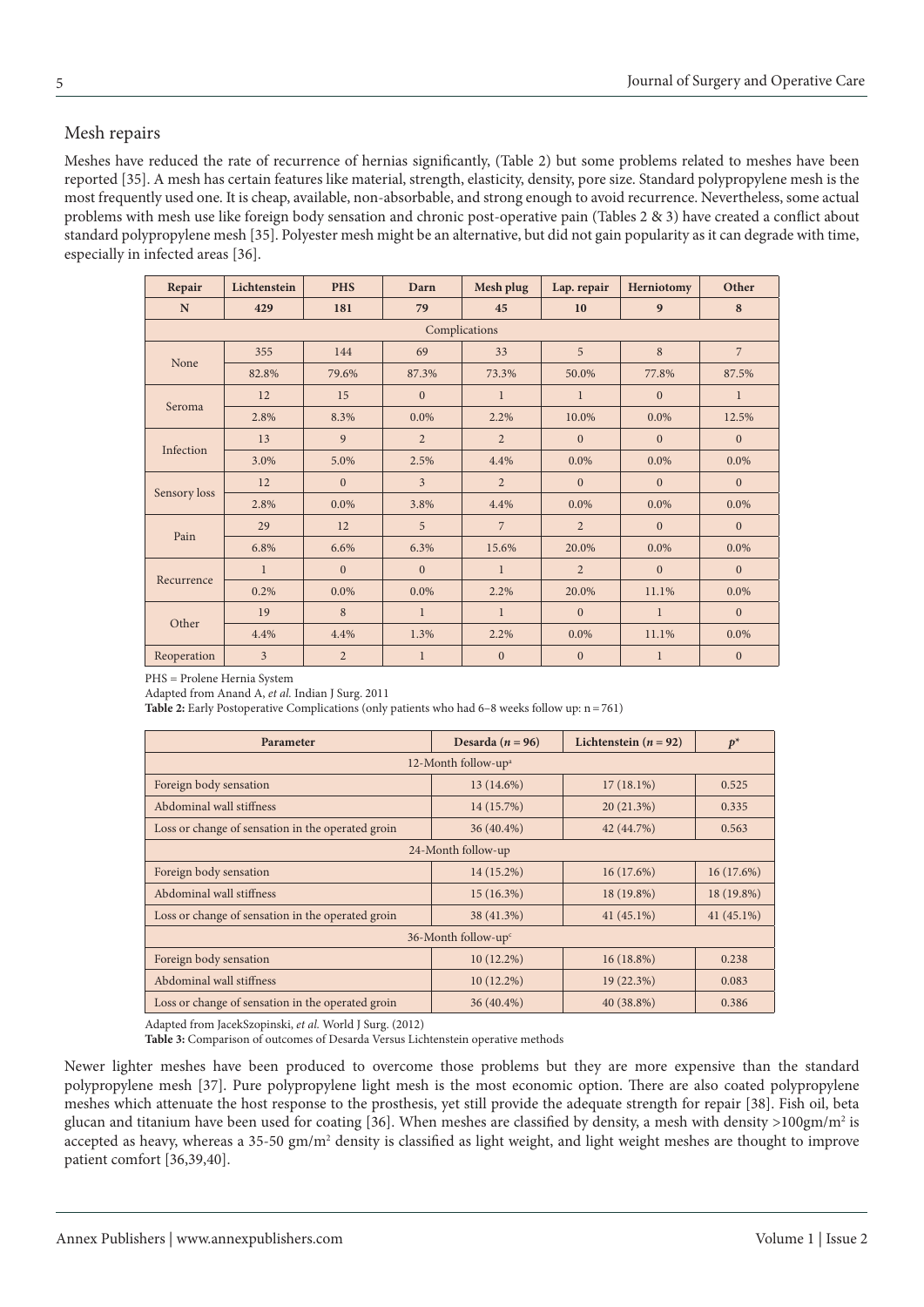The Lichtenstein repair involves the placement of a flat mesh on top of the defect which strengthens the inguinal region. The basis for use of mesh is that the posterior wall of the inguinal canal is deficient and therefore, such weakened muscles or transversalis fascia should not be used for repair [33]. Permanent meshes are typically made of polypropylene or polyester. Complications of mesh use occasionally occur, and these include, chronic pain (varying from 10-50% depending on source), foreign-body sensation, stiffness, (Table 3) ischemic orchitis, testicular atrophy dysejaculation, anejaculation or painful ejaculation in around 12% of patients [41]. Ischemic orchitis, testicular atrophy are however not peculiar to mesh repairs. (Table 2) In the long term, polypropylene meshes face degradation, due to heat effects [42]. This increases the risk of stiffness and chronic pain, infection, adhesion formation, and erosion into intraperitoneal organs [42,43]. These occasional complications usually become apparent weeks to years after the initial repair, presenting as abscess [44], bowel obstruction [45,46] or in very few cases, intestinal perforation [47].

Traditional hernia surgery carries a high risk of chronic pain, (Table 2) and as many as 17% of patients can have significant pain for years. This high incidence is likely due to the location of the mesh used for this kind of surgery. It may also be related to nerve scarification, mesh contraction, chronic inflammation, or osteitis pubis. There are procedures that lower this chronic pain, e.g. the open preperitoneal repair, where the nerves responsible for the chronic pain are avoided, leading to a lower incidence of this problematic complication [48]. This procedure is done as a minimally invasive trans inguinal preperitoneal patch procedure (TIPP) or as trans rectus sheath extraperitoneal procedure (TREPP) under local anaesthesia [49,50]. This minimally invasive procedure allows extensive dissection in the preperitoneal space, including below Cooper's ligament. It facilitates placement of the mesh without any need for suturing, allowing passive pressure of the peritoneal contents to keep the mesh in place [51]. Randomized clinical trials have shown significant differences in favour of TEP (total extraperitoneal) and TIPP compared with Lichteinstein with respect to controlling postoperative chronic pain and physical functioning [52,53].

**Mosquito-net mesh:** Meshes made of mosquito cloth, in coplymer of polyethylene and polypropylene have been used for lowincome patients in rural India and Ghana [54,55]. Each piece costs \$0.01 and the results are identical to those obtained using commercial meshes, in terms of infection and recurrence rate at 5 years [56].

**Absorbable mesh:** Biomeshes which are absorbable resulted from a search for a biomaterial that could address the problems associated with permanent synthetic mesh, including chronic inflammation and foreign body reaction, stiffness and fibrosis, and mesh infection. They are made from human or porcine dermis which have been processed to acellular, porous extracellular matrix scaffold of collagen and elastin. They are expensive, but can be used for repair in infected environment, like for an incarcerated hernia [57]. Moreover, they seem to improve comfort and presumably reduce the risk of inguinodynia [58]. Absorbable mesh will degrade and lose strength over time. It is not intended to provide long-term reinforcement to the repair site. As the material degrades, new tissue growth is intended to provide strength to the repair [59].

#### Suture repairs

The Bassini technique is a "tension" repair, in which the edges of the defect are sewn back together, i.e. the conjoint tendon is approximated to the inguinal ligament and closed without any mesh. Interest in Bassini's technique is now historical, but remains performed in some developing countries, if surgeons do not have knowledge of the tension-free repairs.

In McVay/Cooper's ligament repair, the floor of the canal is reinforced by approximating the transversus abdominis aponeurosis and transversalis fascia to pectineal (Cooper's) ligament medially from the pubic tubercle to the femoral vein. Lateral to this, the floor is restored by approximating the femoral sheath to the inguinal ligament. It is also used in femoral hernia repairs.

The Shouldice technique is a relatively difficult four layer reconstruction of fascia transversalis; however, it has relatively low reported recurrence rates in the hands of surgeons experienced with this method.

The Desarda technique is an emerging suture-based technique. This technique is tension-free, mesh-free, and pays attention to the surgical physiology of inguinal canal [34]. It uses the external oblique aponeurosis sutured to the inguinal ligament and internal oblique to reinforce the posterior wall of the inguinal canal [34]. It also gives similar results to Lichtenstein in terms of recurrence, with the significant benefit of not introducing permanent foreign-body material [60]. Other post-operative sequelae of the Desarda technique compared with the Lichtenstein are shown in Table 3. Like Desarda technique, the Guarnieri is another tension-free technique which pays attention to the surgical physiology of inguinal canal [61]. In this procedure where a mesh is not used, the inguinal canal is reinforced by overlapping the external oblique aponeurosis in a double breasted fashion.

#### Laparoscopic repair techniques

This technique for repair of hernias has varying degrees of usage in different industrialized countries, and one of its disadvantages is that it needs surgeons highly experienced in laparoscopic hernia surgery [62]. Whereas its use is confirmed to be low in some industrialized countries like the United Kingdom and Japan, laparoscopic hernia repair has gained popularity in North America and some European countries, like Germany, accounting for 15-30% of hernia repairs in these countries. [35] Laparoscopic repairs are more expensive than open repairs. Whereas Hynes et al reported that laparoscopic repair costs an average of \$638 more than open repair in North America [63], McCormack, *et al*. reported that in the UK, laparoscopic repair cost an extra 300-350 pounds per patient [17]. The two main laparoscopic inguinal hernia repairs are the totally extraperitoneal (TEP) and transabdominal preperitoneal patch (TAPP) repairs [64] and each is regarded as tension-free and requires the use of mesh.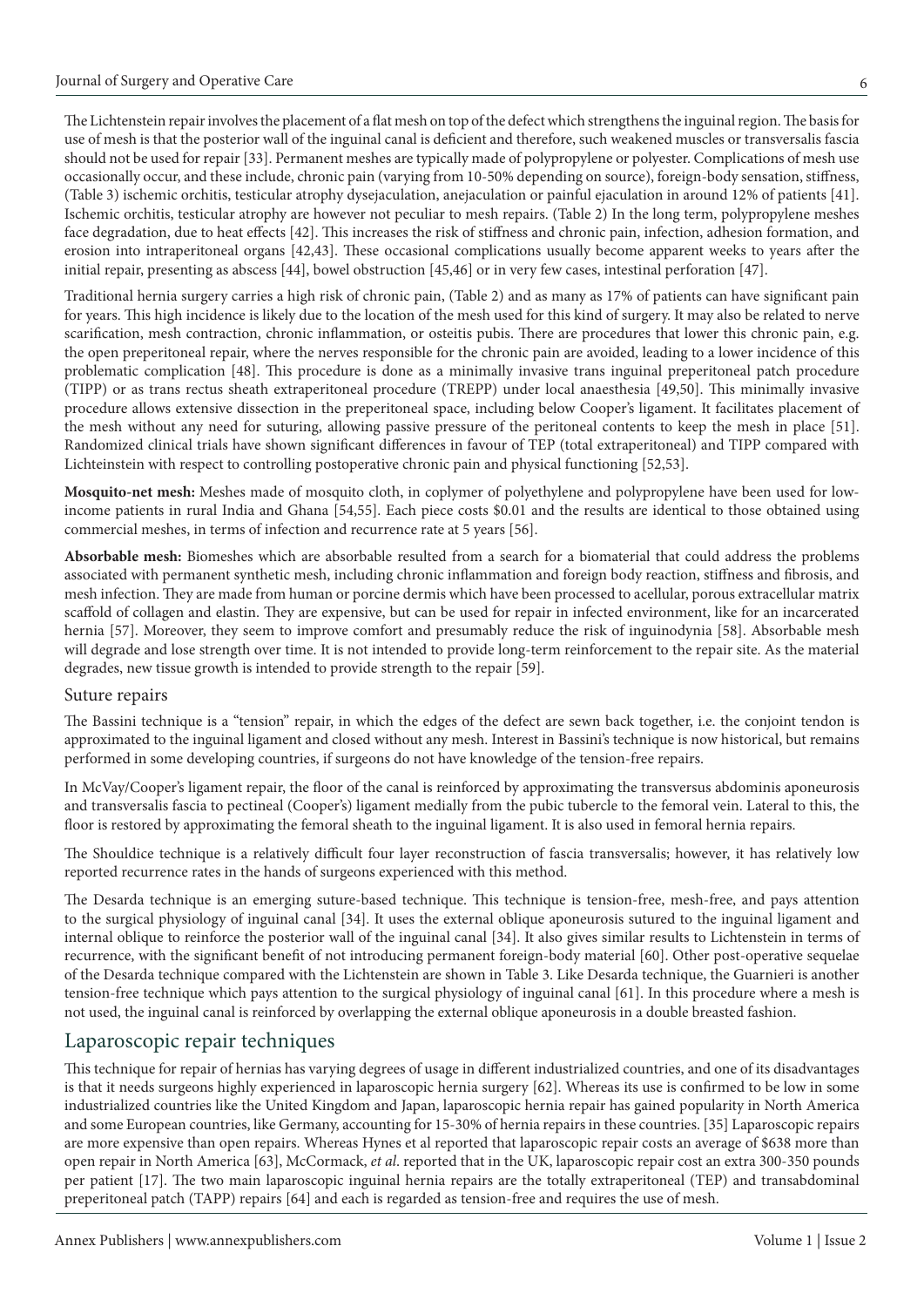When performed by a surgeon experienced in laparoscopic hernia repair, there are fewer complications than Lichtenstein, particularly less chronic pain and numbness and return to usual activities is faster [52,65,66]. In a randomized comparison of laparoscopic and Lichtenstein inguinal hernia repair, Eklund, *et al*. demonstrated that five years after surgery only a small proportion of patients still reported moderate to severe chronic pain. It was even less for those who had laparoscopic inguinal hernia repair [66].

With respect to recurrent hernia repairs, haematoma/seroma formation is less after laparoscopic hernia repair. However, operation time is longer and there appears to be a higher risk of complication rate, with respect to visceral and vascular injuries. Vascular injury is a relatively uncommon but nonetheless potentially disastrous adverse event. Lichtenstein repair has shorter operating time, and is less expensive [35]. Laparoscopic repair is thought to be a good option for bilateral hernia repair as both sides can be repaired via the same laparoscopic port sites [67].

### Unusual findings in inguinal hernia surgery

It had been stated that unusual hernia contents or findings in the inguinal canal can pose a surgical dilemma [2]. A lipoma of the cord on round ligament is one such finding. It can cause groin pain in both sexes, but more so in females, probably due to the size of the internal ring in women. Such lipomas have occasionally been shown to grow very large, mimic irreducible hernia, and in males can grow into the scrotum to cause diagnostic confusion [2]. An inflamed swollen epiploic appendage of the sigmoid colon has been found in inguinal hernia sac. This epiploic appendagitis as it called, causes irritation symptoms and mass formation, without a cough impulse [2].

Herniation of the ovary is rare and occurs in <3% of hernias in women [68]. Entrapment of the adnexa in an indirect hernia is rare in adult women [2]. Most reported cases concern the paediatric population and 30% occurs in adolescents of reproductive age [2]. Complications include ovarian torsion, incarceration or salpingitis.

Although rare, a hernia sac may contain vermiform appendix; it is called an Amyand's hernia and exceptionally, an acutely inflamed appendix which constitutes 0.07-0.13% of all cases of acute appendicitis [69]. Inflammation of the appendix is caused by pressure at the neck of the hernia. When the sac contains a Meckel's diverticulum, it is called a Littre's hernia, [2].

Benign tumors have been reported in the inguinal canal as lumps usually masquerading as inguinal hernias. Examples are Schwannoma [70], and benign mesothelial cyst; the latter could be confused with a malignant myxoma and may lead to the performance of radical cancer surgery [71].

Ectopic nephrogenic rests (ENR), which develop from a persisting nephrogenic blastema have been reported in the inguinal canal, but this is rare. Most of these were associated with patent processus vaginalis. Some undergo undergo neoplastic transformation into benign adenomas or Wilms tumor [72].

Ectopic adrenal tissue remnants are encountered incidentally in 1%-9.3% of children undergoing inguinal operations. These rests present as bright yellow nodules, and should be removed, as they may undergo marked hyperplasia or neoplastic changes [73].

Standard texts do not mention the occurrence of primary or metastatic tumors of the hernia sac, but they are seen in less than 0.4% of excised sacs, and most of them are metastatic [74]. These tumors have been classified as saccular or intrasaccular tumors, based on their relationship with the inguinal sac. Intra-abdominal malignancies like colonic cancers, presenting as inguinal hernias are known to occur. However, less than 1 out of 200 cases of these malignant colonic carcinomas is localized within an inguinal hernia, and have been known to cause colonic obstruction [74-76]. Liposarcoma makes up 7% of all paratesticular sarcomas, of which 12% occur in the inguinal canal [77].

Parts of the urinary tract can present as sliding hernias. Ureteral hernia occurs, though uncommonly in males without urinary symptoms [78]. Oruç, *et al*. indicated that there are 64 cases of inguinoscrotal herniation of the ureter in the English language literature [80]. The incidence of inguinal hernia containing urinary bladder is 0.36% [68]. It is important to be aware of these conditions to avoid damage these structures when managing this rare hernia [79].

Indirect inguinal hernia is a common finding in small infants. Early surgical intervention is usually recommended to avoid the development of obstruction. Infarcted testes have been found in hernia sac of such obstructed hernias [80]. Incomplete descent of the testis into the scrotum occurs in 2-8% of males at birth [81]. An atrophic, cryptorchid testis has been reported in the hernia sac of a 50 year old man [82]. One other uncommon content of inguinal hernia sac is an abscess. Collections of the infected ascites can remain in recesses of the peritoneal cavity after peritonitis. This may lead to inflammation and the formation of an abscess in the hernia sac [76].

#### Recommendation

Even though hernia is a common surgical problem, up to date knowledge of herniology is important for proper repair of inguinal hernias to reduce recurrence rate, and careful handling of these unusual contents of inguinal hernias, to avoid damage to some of these structures.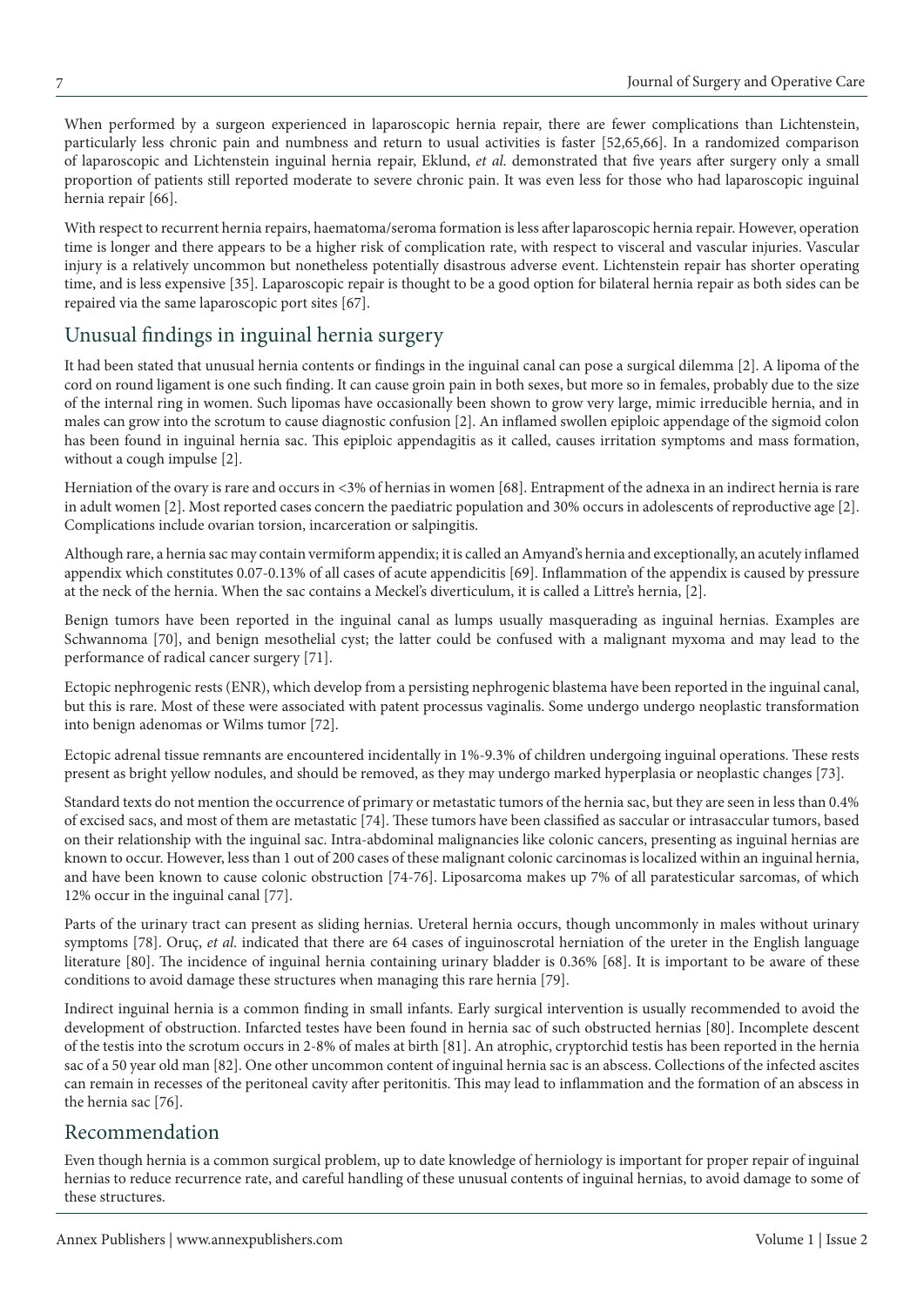### References

[1. Chawla S \(2013\) Recent concepts in inguinal hernia repair. Med J DY PatilUniv 6: 381-2.](http://www.mjdrdypu.org/article.asp?issn=0975-2870;year=2013;volume=6;issue=4;spage=381;epage=382;aulast=Chawla)

[2. Ballas K, Kontoulis T, Skouras Ch, Triantafyllou A, Symeonidis N, et al. \(2009\) Unusual findings in inguinal hernia surgery: Report of 6 rare cases. Hippokratia](http://www.ncbi.nlm.nih.gov/pubmed/19918306)  13: 169-71.

[3. Bax T, Sheppard BC, Crass RA \(1999\) Surgical Options in the Management of Groin Hernias. Am Fam Physician 59: 143-56.](http://www.aafp.org/afp/1999/0101/p143.html)

[4. Fatima A, Mohiuddin MR \(2014\) Study of incidence of inguinal hernias and the risk factors associated with the inguinal hernias in the regional population of a](http://www.scopemed.org/?mno=174520)  south Indian city. IJCRR 6: 9-13.

[5. Patel RV, Govani D, Patel R, Mehta SG \(2013\) Bilateral Malphigian bulge or pseudohernia simulating inguinal hernias in a case of spontaneous descent of bilateral](http://www.ncbi.nlm.nih.gov/pubmed/24072834)  undescended testis. BMJ Case Reports.

[6. Everhart JE \(1994\) Abdominal wall hernia. In: Everhart JE, editor. Digestive diseases in the United States: epidemiology and impact. Bethesda, MD: National](http://www.niddk.nih.gov/about-niddk/strategic-plans-reports/Pages/burden-digestive-diseases-in-united-states-report.aspx)  Institute of Diabetes and Digestive and Kidney Diseases 471-507.

[7. Everhart JE \(2008\) The burden of digestive diseases in the United States. NIH Publication No. 09-6443, US Department of Health and Human Services, Public](http://www.niddk.nih.gov/about-niddk/strategic-plans-reports/Pages/burden-digestive-diseases-united-states.aspx)  Health Service, National Institutes of Health, National Institute of Diabetes and Digestive and Kidney Diseases; Washington, DC: US Government Printing Office.

[8. Burcharth J, Pedersen M, Bisgarrd T, Pedersen C, Rosenberg J \(2013\) Nationwide prevalence of groin hernia repair. PLoS one 8: e54367.](http://www.ncbi.nlm.nih.gov/pubmed/23342139)

[9. Kark AE, Kurzer M \(2008\) Groin hernias in women. Hernia 12: 267-70.](http://www.ncbi.nlm.nih.gov/pubmed/18214638)

[10. Zendejas B, Ramirez T, Jones T, Kuchena A, Ali SM, et al. \(2013\) Incidence of inguinal hernia repairs in Olmsted County MN: a population-based study. Ann](http://www.ncbi.nlm.nih.gov/pubmed/23388353)  Surg 257: 520-6.

[11. Arnborjsson E \(1982\) A neuromuscular basis for the development of right inguinal hernia after appendicectomy. Am J Surg 143: 367-9.](http://www.ncbi.nlm.nih.gov/pubmed/6461270)

[12. Leech P, Waddel G, Main RG \(1972\) The incidence of right inguinal hernia after appendicectomy. Br J Surg 59: 623.](http://onlinelibrary.wiley.com/doi/10.1002/bjs.1800590810/abstract)

[13. Abramson JH, Gofin J, Hopp C, Makler A, Epstein LM \(1978\) The epidemiology of inguinal hernia. A survey in western Jerusalem. J Epidemiol Community](http://jech.bmj.com/content/32/1/59.short)  Health 32: 59-67.

[14. Ruhl CE, Everhart JE \(2007\) Risk factors for inguinal hernia in adults in the US population. Am J Epidermiol 165: 1154-61.](http://aje.oxfordjournals.org/content/165/10/1154.full)

[15. Rutkow IM \(1998\) Epidermiologic economic and sociologic aspects of hernia surgery in the United States in the 1990s. Surg Clin North Am 941-51.](http://www.ncbi.nlm.nih.gov/pubmed/9927978)

[16. Beard JH, Oresanya LB, Akoko L, Mwanga A, Dicker RA, et al. \(2014\) An estimation of inguinal hernia epidemiology adjusted for population age structure in](http://www.ncbi.nlm.nih.gov/pubmed/24241326)  Tanzania. Hernia 18: 289-95.

[17. McCormack K, Wake B, Perez J, Fraser C, Cook J, et al. \(2005\) Laparoscopic surgery for inguinal hernia repair: systematic review of effectiveness and economic](http://www.ncbi.nlm.nih.gov/pubmed/15842951)  evaluation. Health Technol Assess 9: 1-203.

18. www.herniasolutions.com/about-hernias/types-of-hernias.last visited on 15 /03/15.

[19. Miserez M, Alexandre JH, Campanelli G, Corcione F, Cuccurullo D, et al. \(2007\) The European hernia society groin hernia classification: simple and easy to](http://www.ncbi.nlm.nih.gov/pubmed/17353992)  remember. Hernia 11: 113-6.

20. https://en.wikipedia.org/wiki/Inguinal\_hernia.last visited 2/12/15.

[21. Strann J, Lodding P \(2011\) Inguinal hernia after radical prostatectomy: risk factors and prevention. Nat Rev Urol 8: 267-73.](http://www.nature.com/nrurol/journal/v8/n5/abs/nrurol.2011.40.html)

[22. Strann J, Hugooson J, Lodding P \(2007\) Inguinal hernia is a common complication in lower midline incision surgery. Hernia 11: 247-52.](http://www.ncbi.nlm.nih.gov/pubmed/17406787)

[23. Rosch, R, Klinge, U, Si, Z, Junge, K, Klosterhalfen, B, et al. \(2002\) A role for the collagen I/III and MMP-1/-13 genes in primary inguinal hernia? BMC Med](http://www.ncbi.nlm.nih.gov/pubmed/11872152)  Genet 3: 2.

[24. Akbulut S, Cakabay B, Sezgin A \(2010\) A familial tendency for developing inguinal hernias: study of a single family. Hernia 14: 431-4.](http://www.ncbi.nlm.nih.gov/pubmed/19727553)

[25. Fitzgibbons RJ Jr, Giobbie-Hurder A, Gibbs JO, Dunlop DD, Reda DJ, et al \(2006\) Watchful waiting vs repair of inguinal hernia in minimally symptomatic men:](http://www.ncbi.nlm.nih.gov/pubmed/16418463)  a randomized clinical trial published correction appears in JAMA 295: 285-92.

[26. Franz MG \(2008\) The Biology of Hernia Formation. Surg Clin North Am 88: 1-15.](http://www.ncbi.nlm.nih.gov/pubmed/18267158)

[27. Leblanc KE, Leblanc LL, Leblanc KA \(2013\) Inguinal hernias: Diagnosis and management. Am Fam Physician 87: 844-8.](http://europepmc.org/abstract/med/23939566)

[28. Kanzer B, Rosenberg RF \(1983\) Unusual contents in inguinal hernia sacs. New York State J Med 83: 1055-6.](http://www.ncbi.nlm.nih.gov/pubmed/6579403)

[29. van den Berg JC, de Valois JC, Go PM, Rosenbusch G \(1999\) Detection of groin hernia with physical examination, ultrasound, and MRI compared with lapa](http://www.ncbi.nlm.nih.gov/pubmed/10587869)roscopic findings. Invest Radiol 34: 739-43.

[30. Fitzgibbons RJR \(2015\) Forse AR Groin Hernias in Adults. N Engl J Med 372: 756-63.](http://www.nejm.org/doi/full/10.1056/NEJMcp1404068?af=R&rss=currentIssue)

[31. Rutkow IM \(1995\) The recurrence rate in hernia surgery. How important is it? Arch Surg 130: 575-6.](http://www.ncbi.nlm.nih.gov/pubmed/7763163)

[32. Ijzermans JN, de Wilt H, Hop WC, Jeekel H \(1991\) Recurrent inguinal hernia treated by classical hernioplasty. Arch Surg 126: 1097-100.](http://www.ncbi.nlm.nih.gov/pubmed/1929840)

[33. Lichtenstein IL \(1987\) Herniorrhapy: A personal experience with 6,321 cases. Am J Surg 153: 553-9.](http://www.ncbi.nlm.nih.gov/pubmed/3296805)

[34. Desarda MP \(2005\) Physiological repair of inguinal hernia: A new technique \(study of 860 patients\). Hernia 10: 143-6.](http://www.ncbi.nlm.nih.gov/pubmed/16341627)

[35. Kulacoglu H \(2011\) Current options in inguinal hernia repairin adult patients. Hippokratia 15: 223-31.](http://www.ncbi.nlm.nih.gov/pubmed/22435019)

[36. Earle DB, Mark LA \(2008\) Prosthetic material in inguinal hernia repair: how do I choose? Surg Clin North Am 88: 179-201.](http://www.ncbi.nlm.nih.gov/pubmed/18267169)

[37. Shah BC, Goede MR, Bayer R, Buettner SL, Putney SJ, et al. \(2009\) Does type of mesh used have an impact on outcomes in laparoscopic inguinal hernia? Am](http://www.ncbi.nlm.nih.gov/pubmed/19969126)  J Surg 198: 759-64.

[38. Klinge U, Klosterhalfen B, Muller M, Anurov M, Öttinger A, et al. \(1999\) Influence of polyglactin-coating on functional and morphologic parameters of](http://www.ncbi.nlm.nih.gov/pubmed/10208403)  polypropylene-mesh modifications for abdominal wall repair. Biomaterials 20: 613-23.

[39. Klosterhalfen B, Junge K, Klinge U \(2005\) The lightweight and large porous mesh concept for hernia repair. Expert Rev Med Devices 2: 103-17.](http://www.ncbi.nlm.nih.gov/pubmed/16293033)

[40. Cobb WS, Kercher KW, Heniford BT \(2005\) The argument for lightweight polypropylene mesh in hernia repair. Surg Innov 12: 63-9.](http://www.ncbi.nlm.nih.gov/pubmed/15846448)

[41. Wantz GE \(1993\) Testicular atrophy and chronic residual neuralgia as risks of inguinal hernioplasty. Surg Clin North Am 73: 571-81.](http://www.ncbi.nlm.nih.gov/pubmed/8497804)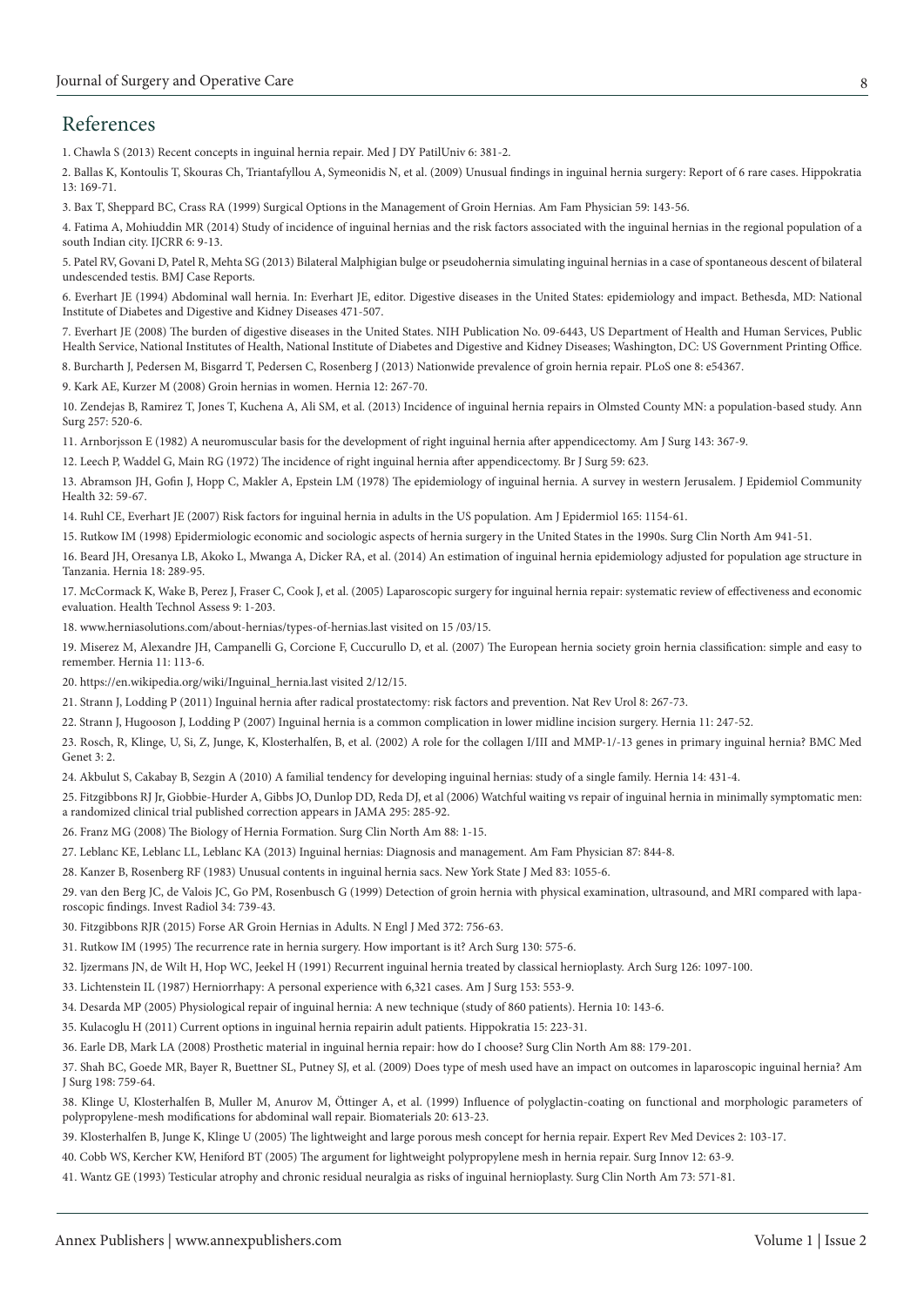[42. Ostergard DR \(2011\) Degradation, infection and heat effects on polypropylene mesh for pelvic implantation: What was known and when it was known. Int](http://www.ncbi.nlm.nih.gov/pubmed/21512830)  Urogynecol J 22: 771-4.

[43. Aasvang EK, Møhl B, Bay-Nielsen M, Kehlet H \(2006\) Pain related sexual dysfunction after inguinal herniorrhaphy. Pain 122: 258-63.](http://www.ncbi.nlm.nih.gov/pubmed/16545910) 

[44. Crespi G, Giannetta E, Mariani F, Floris F, Pretolesi F, et al. \(2004\) Imaging of early postoperative complications after polypropylene mesh repair of inguinal](http://www.ncbi.nlm.nih.gov/pubmed/15269694)  hernia. La Radiologia Medica 108: 107-15.

[45. Ferrone R, Scarone P, Natalini G \(2003\) Late complications of open inguinal hernia repair: small bowel obstruction caused by intraperitoneal mesh migration.](http://www.ncbi.nlm.nih.gov/pubmed/12712367)  Hernia 7: 161-2.

[46. Lo DJ, Bilimoria KY, Pugh CM \(2008\) Bowel complications after prolene hernia system repair: a case report and review of the literature. Hernia12: 437-40.](http://www.ncbi.nlm.nih.gov/pubmed/18236000)

[47. Benedetti M, Albertario S, Niebel T, Bianchi C, Tinozzi FP, et al \(2005\) Intestinal perforation as a long term complication of plug and mesh inguinal hernio](http://www.ncbi.nlm.nih.gov/pubmed/15290610)plasty: a case report. Hernia 9: 93-5.

[48. Hompes R, Vansteenkiste F, Pottel H, Devriendt D, Van Rooy F \(2008\) Chronic pain after Kugel inguinal hernia repair. Hernia 12: 127-32.](http://www.ncbi.nlm.nih.gov/pubmed/18026896)

[49. Koning GG, Keus F, Koeslag L, Cheug CL, Avci M, et al. \(2012\) Randomized clinical trial of chronic pain after transinguinalpreperitoneal technique compared](http://www.ncbi.nlm.nih.gov/pubmed/22961514)  with Lichtenstein's method for inguinal hernia repair. Br J Surg 99: 1365-73.

[50. Lange JF, Lange MM, Voropai DA, van Tiilburg MW, Pieria JP, et al. \(2014\) Transrectus sheath extra-peritoneal procedure \(TREPP\): the first 1000 patients.](http://link.springer.com/article/10.1007%2Fs00268-014-2475-5)  World J Surg. 38: 1922-8.

[51. Loureco A, da Costa RS \(2013\) The ONSTEP inguinal hernia repair technique: initial clinical experience of 693 patients, in two institutions. Hernia 17: 357-64.](http://www.ncbi.nlm.nih.gov/pubmed/23435639)

[52. Eker HH, Langeveld HR, Klitsie PJ, van'tRiet M, Staseen LP, et al. \(2012\) Randomized clinical trial of total extraperitoneal inguinal herniorrrhaphyvsLeichten](http://www.ncbi.nlm.nih.gov/pubmed/22430907)stin repair: a long term follow-up study. Arch Surg 147: 256-60.

[53. Koning GG, de Vries J, Borm GF, Koeslag L, Vriens PWHE, et al. \(2013\) Health status one year after TransInguinalPreperitoneal inguinal hernia repair and](http://europepmc.org/abstract/MED/22872429)  Leichtenstin's method: an analysis alongside a randomized clinical study. Hernia 17: 299-306.

[54. Petersen KC \(2015\) An Informal Hernia Mesh Literature Review.](http://www.noinsurancesurgery.com/hernia/hernia-mesh-literature-review.htm#gsc.tab=0)

[55. Tongaonkar RR, Reddy BV, Mehta VK, Sihgh NS, Shivade S \(2003\) Preliminary multicentric trial of cheap indigenous mosquito-nel cloth for tension-free hernia](http://www.bioline.org.br/abstract?id=is03018)  repair. Indian J Surg 65: 89-95.

[56. Clarke MG, Oppong C, Simmermacher R, Park K, Kurzer M, et al. \(2008\) The use of sterilised polyester mosquito net mesh for inguinal hernia repair in Ghana.](http://www.ncbi.nlm.nih.gov/pubmed/19089526)  Hernia 13: 155-9.

[57. Ramaswamy A. Biologic Mesh- A SAGES Wiki Article.](http://www.sages.org/wiki/biologic-mesh/)

[58. Ansaloni L, Catena F, Coccolini F, Gazzotti F, D'Alessandro L, et al. \(2009\) Inguinal hernia repair with porcine small intestine submucosa: 3-year follow-up](http://www.ncbi.nlm.nih.gov/pubmed/19285658)  results of a randomized controlled trial of Lichtenstein's repair with polypropylene mesh versus Surgisis Inguinal Hernia Matrix. Am J Sur 198: 303-12.

[59. www.fda.gov/.../HerniaSurgicalMesh/defa.last.](http://www.fda.gov/.../HerniaSurgicalMesh/defa.last)

[60. Manyilirah W, Kijjambu S, Upoki A, Kiryabwire J \(2011\) Comparison of non-mesh \(Desarda\) and mesh \(Lichtenstein\) methods for inguinal hernia repair](http://www.ncbi.nlm.nih.gov/pubmed/21983842)  among black African patients: A short-term double-blind RCT. Hernia 16: 133-44.

[61. Guarnieri A, Moscatelli F, Guarnieri F, Ravo B \(1992\) A new technique for indirect inguinal hernia repair. Am J Surg 164: 70-3.](http://www.ncbi.nlm.nih.gov/pubmed/1385676) 

[62. Inguinal hernia surgery.](https://en.wikipedia.org/wiki/Inguinal_hernia_surgery)

[63. Hynes DM, Stroupe KT, Luo P, Giobbie-Hurder A, Reda D, et al. \(2006\) Cost effectiveness of Laparoscopic versus open mesh hernia operation: results of a](http://www.ncbi.nlm.nih.gov/pubmed/17000387)  Department of Veterans Affairs randomized clinical trial. J Am Coll Surg 203: 447-57.

[64. Bittner R, Arregui ME, Bisgaard T, Dudai M, Ferzli GS, et al \(2011\) Guidelines for laparoscopic \(TAPP\) and endoscopic \(TEP\) treatment of inguinal hernia](http://www.ncbi.nlm.nih.gov/pubmed/21751060)  International Endohernia Society (IEHS). Surg Endosc 25: 2773-843.

[65. Langeveld HR, van'tRiet M, Weidema WF, Stassen LP, Steyerberg EW, et al. \(2010\) Total extraperitoneal inguinal hernia repair compared with Lichtenstein \(the](http://www.ncbi.nlm.nih.gov/pubmed/20395851)  LEVEL-Trial): a randomized controlled trial. Ann Surg 251: 819-24.

[66. Eklund A, Montgomery A, Bergkvist L, Rudberg C, Swedish Multicentre Trial of Inguinal Hernia Repair by Laparoscopy \(SMIL\) study group \(2010\) Chronic](http://www.ncbi.nlm.nih.gov/pubmed/20186889)  pain 5 years after randomized comparison of laparoscopic and Lichtenstein inguinal hernia repair. Br J Surg 97: 600-8.

[67. Schemdt CG, Daubler P, Leibl BJ, Kraft K, Bittner R, et al. \(2002\) Simultaneous bilateral laparoscopic inguinal hernia repair: an analysis of 1366 consecutive](http://www.ncbi.nlm.nih.gov/pubmed/11967671)  cases at a single centre. Surg Endosc 16: 240-4.

[68. Gurer A, Ozdogam M, Ozlem N, Yilidirim A, Kulacoglu H, et al. \(2006\) Uncommon content in groin hernia sac. Hernia 10: 152-5.](http://www.ncbi.nlm.nih.gov/pubmed/16172801)

[69. Ivashchuk G, Cesmebasi A, Sorenson EP, Blaak C, Loukas M, et al. \(2014\) Amyand's Hernia: a review. Med Sci Monit 20: 140-6.](http://www.ncbi.nlm.nih.gov/pubmed/24473371)

[70. Ninos A, Douridas G, Liapi G, Ajazi E, Iordanou C, et al. \(2004\) Schwannoma in the inguinal canal masquerading an inguinal hernia. Hernia 8: 73-5.](http://www.ncbi.nlm.nih.gov/pubmed/14505234) 

[71. Rhone D, Gifford S, Drake CT, Nyhus LM \(1980\) Pseudotumor of the hernia sac- a case report. Am Surg 46: 187-93.](http://www.ncbi.nlm.nih.gov/pubmed/7377664)

[72. Sharma AK, Al-Khaffaf HS \(1985\) Omental injury in a hernia sac. Injury 16: 493.](http://www.ncbi.nlm.nih.gov/pubmed/4030082)

[73. Antoniou D, Loukas I, Papadakis V \(2012\) Ectopic nephrogenic rest in the inguinal canal in a 6-month-old girl and a review of published studies. Ann Saudi](http://www.ncbi.nlm.nih.gov/pubmed/22634548)  Med 32: 649-51.

[74. Yoell JH \(1959\) Surprises in hernial sacs; diagnosis of tumors by microscopic examination. Calif Med 91: 146-8.](http://www.ncbi.nlm.nih.gov/pubmed/13846556)

[75. Meniconi RL, Vennarecci G, Lepiane P, Laurenzi A, Santoro R, et al. \(2013\) Locally Advanced Carcinoma of the Cecum Presenting as a Right Inguinal Hernia.](http://www.ncbi.nlm.nih.gov/pubmed/23945015)  A Case Report and Review of the Literature. J Med Case Reports 7: 206.

[76. Slater R, Amatya U, Shorthouse AJ \(2008\) Colonic carcinoma presenting as a strangulated inguinal hernia: report of two cases and review of the literature. Tech](http://www.ncbi.nlm.nih.gov/pubmed/18798013)  Coloproctol 12: 255-8.

[77. Montgomery E, Buras R \(1999\) Incidental liposarcomas identified during hernia repair operations. J Surg Oncol 71: 50-3.](http://www.ncbi.nlm.nih.gov/pubmed/10362092)

[78. Michowitz M, Schujman E, Solowiejczyk M \(1979\) Abberant adrenal tissue in the wall of a hernia sac. Am Surg 45: 67-9.](http://www.ncbi.nlm.nih.gov/pubmed/426374)

[79. Oruç MT, Akbulut Z, Ozozan O, Coşkun F \(2004\) Urological findings in inguinal hernias: a case report and review of the literature. Hernia 8: 76-9.](http://www.ncbi.nlm.nih.gov/pubmed/13680305)

[80. Chakravartty S, Singh JC, Jayamanne H, Shah V, Williams GL, et al. \(2011\) Peritoneal mesothelioma masquerading as an inguinal hernia. Ann R Coll Surg Engl](http://www.ncbi.nlm.nih.gov/pubmed/21929902)  93: e107-8.